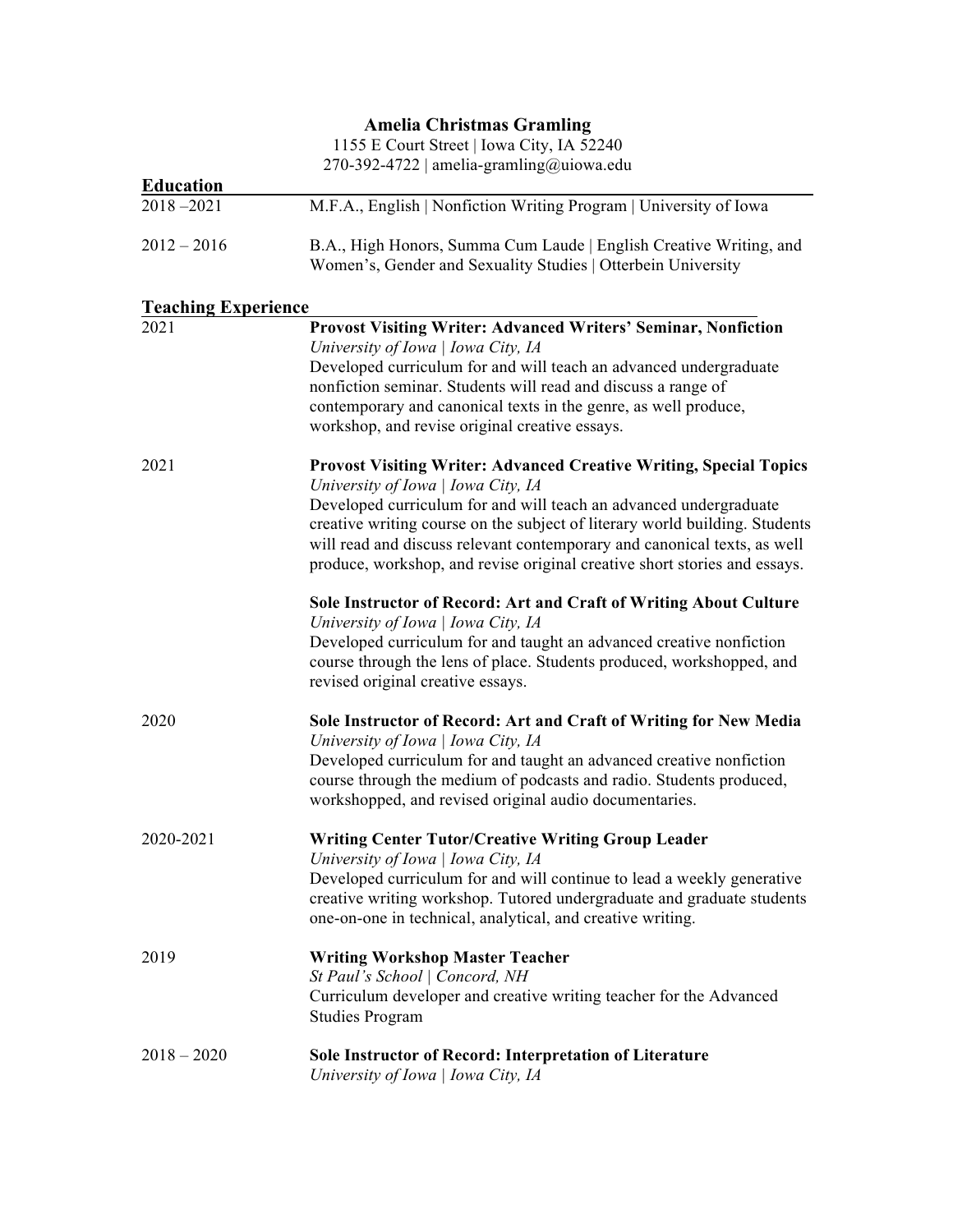|             | Developed curriculum for and taught an introductory literature course.<br>Course was discussion based and included analytical and creative writing<br>assignments, peer review, and revision.                                                                                                                               |
|-------------|-----------------------------------------------------------------------------------------------------------------------------------------------------------------------------------------------------------------------------------------------------------------------------------------------------------------------------|
| 2016-2017   | <b>Artist in Residence</b><br>Wexner Center for the Arts  Columbus, OH<br>Curriculum developer and creative writing teacher for the Pages<br>Integrative Arts Program                                                                                                                                                       |
| 2016 & 2017 | <b>Poetry Instructor</b><br>The Martin Essex School for The Gifted  Columbus, OH<br>Poetry instructor and curriculum developer for two consecutive Writing<br>About Art workshops inspired and hosted by The Pizutti Collection                                                                                             |
| 2017        | <b>Guest Translation Instructor</b><br>Linworth Alternative Program  Worthington, OH<br>Visited a Student-led Linguistics class and co-taught translation<br>exercises in Spanish, French, and German poetry.                                                                                                               |
| 2016        | <b>Workshop Leader</b><br>Wexner Center for the Arts  Columbus, OH<br>Curriculum developer and creative writing instructor for day-long<br>workshop, WexLab: Sound & Sense                                                                                                                                                  |
| 2015        | <b>Teaching Assistant: Introduction to Women's, Gender and</b><br><b>Sexuality Studies</b><br>Otterbein University   Westerville, OH<br>facilitated discussion, executed independent lesson plans for the<br>following: "ally-ship", "white feminism," and "masculinities,"<br>provided out-of-class mentorship to students |
| 2014        | <b>Course Developer and Student Facilitator: Transnational</b><br><b>Feminisms</b><br>Otterbein University   Westerville, OH<br>designed, proposed and executed a student-led 2 credit hour, 4000<br>level reading seminar                                                                                                  |
|             | <b>Honors, Awards, and Fellowships</b>                                                                                                                                                                                                                                                                                      |
| 2021        | Provost Visiting Writer Fellowship<br>University of Iowa   Iowa City, IA<br>One-year postgraduate writing and teaching fellowship                                                                                                                                                                                           |
| 2020        | Digital Studies Summer Fellowship<br>University of Iowa   Iowa City, IA<br>Research award for third year thesis                                                                                                                                                                                                             |
| 2020        | <b>Buckley Fellowship</b><br>University of Iowa   Iowa City, IA                                                                                                                                                                                                                                                             |

2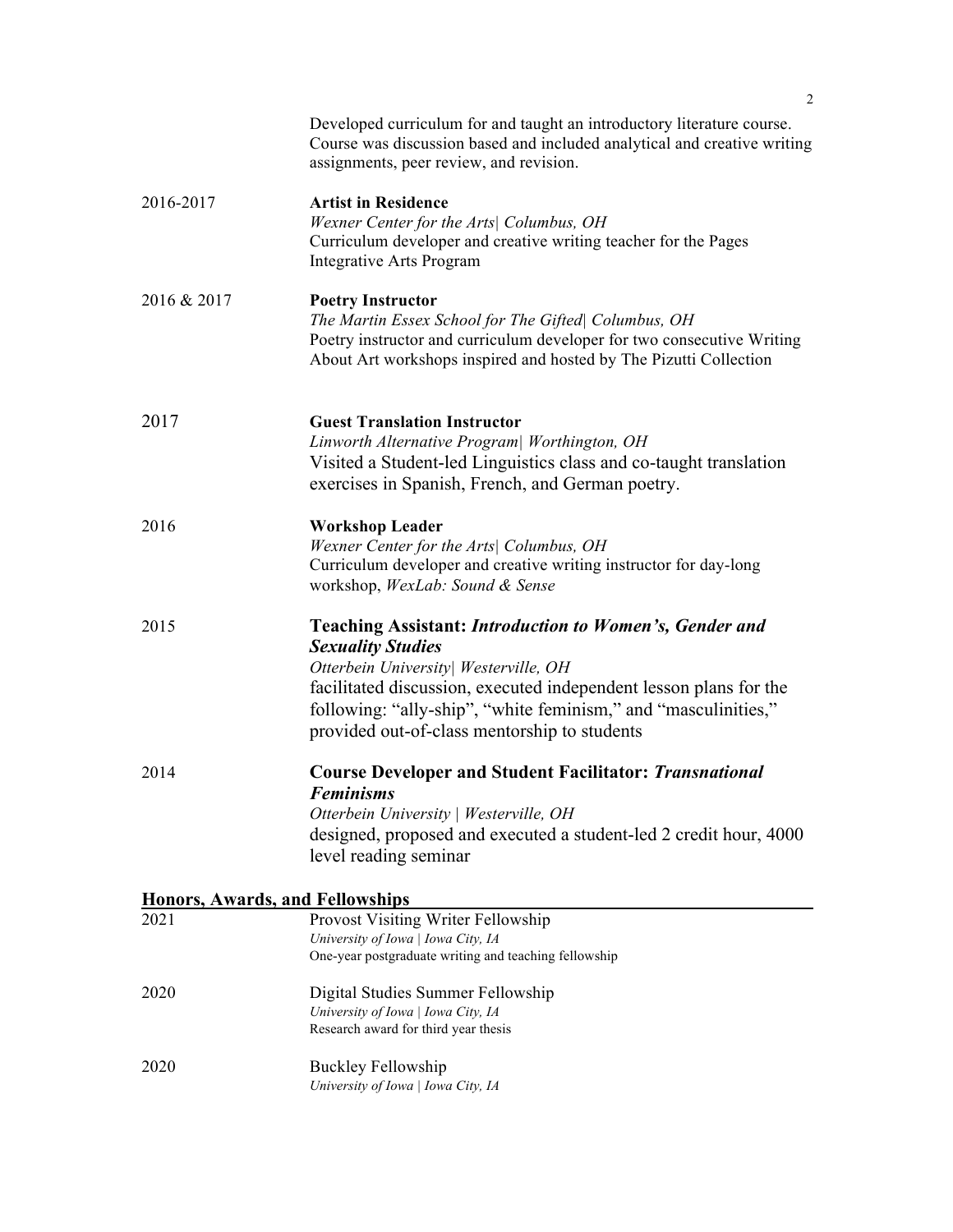|                              | Developed curriculum and taught a week long creative nonfiction master class to visiting<br>high school students at the University of Iowa,                                                                                                                                                  |
|------------------------------|----------------------------------------------------------------------------------------------------------------------------------------------------------------------------------------------------------------------------------------------------------------------------------------------|
| 2019                         | Peace & Justice Fellowship<br>University of Iowa   Iowa City, IA<br>Developed curriculum and taught a creative writing master class at Alabama State                                                                                                                                         |
|                              | University in Montgomery, Alabama,                                                                                                                                                                                                                                                           |
| 2018                         | Herodotus Travel Award<br>University of Iowa   Iowa City, IA                                                                                                                                                                                                                                 |
| 2016                         | "Dare to Be Heard" Special Exhibition Fellow<br>Columbus Cultural Arts Center   Columbus, OH<br>Developed curriculum for and co-taught a zine-making workshop with the exhibit's<br>curator, Stephanie Rond. Edited and launched a zine in conjunction with the "Dare to Be<br>Heard" debut. |
| 2016                         | Fisher Award<br>Otterbein University   Westerville, OH<br>Thesis award. Excellence in creative writing                                                                                                                                                                                       |
| 2016                         | <b>Outstanding Honors Award</b><br>Otterbein University   Westerville, OH<br>Thesis award. Excellence in research                                                                                                                                                                            |
| 2016                         | Cardinal Leadership Award<br>Otterbein University   Westerville, OH<br>Authoring a policy and advocacy for divestment from fossil fuels                                                                                                                                                      |
| 2015                         | Martin Luther King Jr. Peace and Justice Award<br>Otterbein University   Westerville, OH<br>Co-authoring a policy and advocacy for a gender inclusive housing initiative                                                                                                                     |
| 2015                         | Undergraduate Research Award<br>Otterbein University   Westerville, OH                                                                                                                                                                                                                       |
| 2014-2016                    | English Departmental Scholarship<br>Otterbein University   Westerville, OH                                                                                                                                                                                                                   |
| 2014                         | Ubuntu Excellence in Diversity & Leadership Award,<br>Otterbein University   Westerville, OH<br>Co-authoring a policy and advocacy for a gender inclusive housing initiative                                                                                                                 |
| 2013                         | Writing Fellow for "The Twenty,"<br>Hindman Settlement School   Hindman, KY<br>Appalachian Writer's Workshop led by Nikky Finney and Crystal Wilkinson                                                                                                                                       |
| <b>Master Classes Taught</b> |                                                                                                                                                                                                                                                                                              |
| 2019                         | Shuffle, Pause, Skip: Writing Your Life on Rewind   Music Writing  <br>University of Iowa Nonfiction Writing Program   Iowa City, IA  <br>November 2019                                                                                                                                      |
| 2019                         | Writing Portraits   Alabama State University   Montgomery, AL   April                                                                                                                                                                                                                        |

2019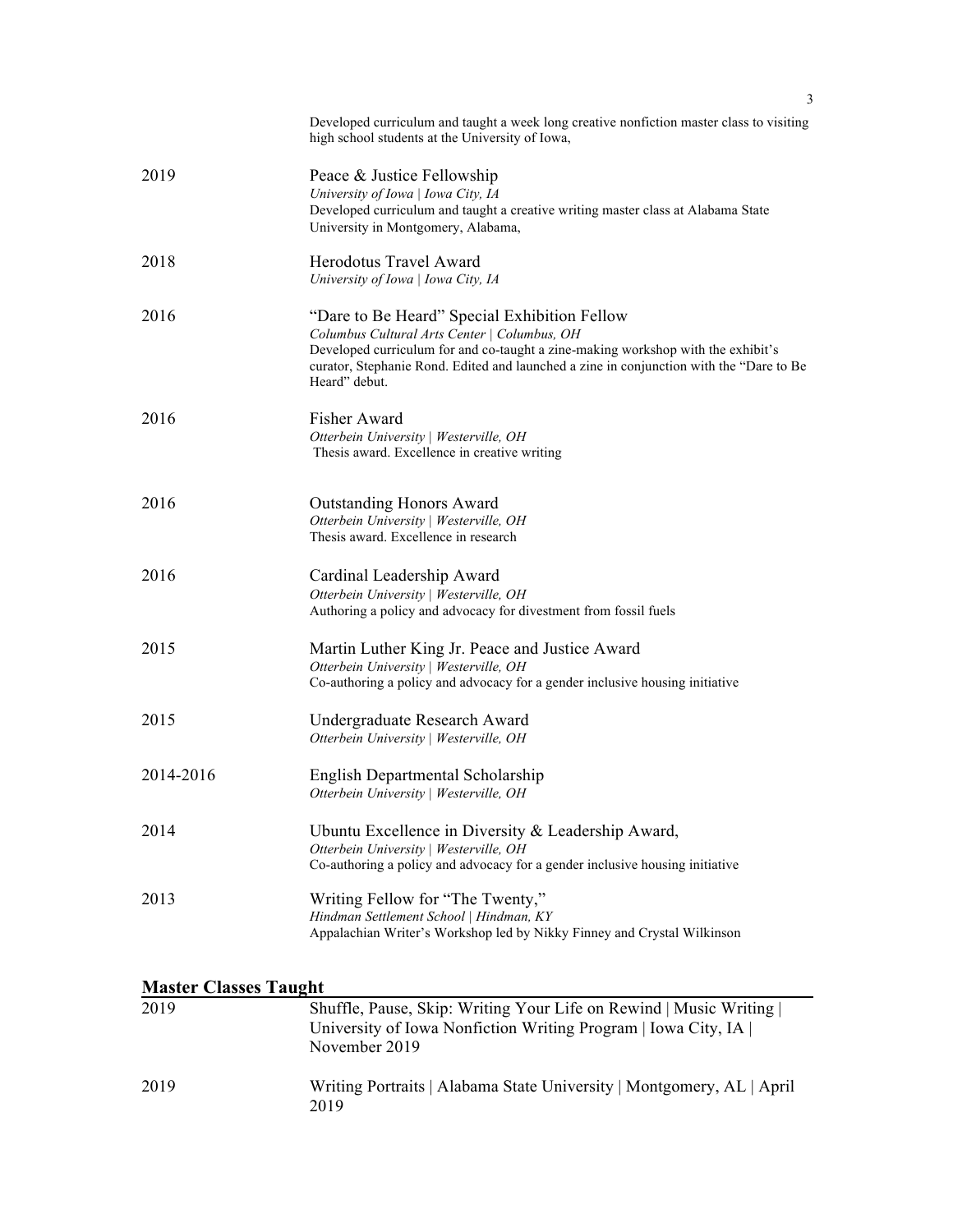| <b>Other Related Experience</b> |                                                                                                    |  |
|---------------------------------|----------------------------------------------------------------------------------------------------|--|
| $2017 - 2018$                   | <b>Library Assistant</b>                                                                           |  |
|                                 | Warren County Public Library   Bowling Green, KY                                                   |  |
|                                 | Created and curated book displays, assisted in community programs                                  |  |
| <b>Service</b>                  |                                                                                                    |  |
| 2018-2019                       | <b>Graduate Student Representative: Search Committee for Nonfiction</b><br><b>Writer/Professor</b> |  |
|                                 | Nonfiction Writing Program   University of Iowa   Iowa City, IA                                    |  |
| 2016                            | <b>Student Trustee</b>                                                                             |  |
|                                 | Otterbein University   Westerville, OH                                                             |  |
| 2014-2016                       | <b>President: Iota-Iota-Iota Women's Studies Honorary Society</b>                                  |  |
|                                 | Otterbein University   Westerville, OH                                                             |  |
| 2015-2016                       | Vice President: Freezone! LGBTQ Diversity Organization                                             |  |
|                                 | Otterbein University   Westerville, OH                                                             |  |
| 2015-2016                       | <b>Student Government Senator</b>                                                                  |  |
|                                 | Otterbein University   Westerville, OH                                                             |  |
| 2013-2016                       | <b>Women's and Gender Resource Center Peer Advocate</b>                                            |  |
|                                 | Otterbein University   Westerville, OH                                                             |  |
| 2013-2016                       | <b>Student Representative: Women's, Gender, and Sexuality</b>                                      |  |
|                                 | <b>Studies Advisory Board</b>                                                                      |  |
|                                 | Otterbein University   Westerville, OH                                                             |  |
|                                 |                                                                                                    |  |

## **Readings/Performances & Conferences**

Reader | *Speakeasy Reading Series* | Iowa City, Iowa | December 2019

Reader | *Anthology Reading Series* | Iowa City, Iowa | November 2019

Key Note Panelist | *Quiz & Quill Centennial Celebration*| Otterbein University | March 2019

Multilingual Performer | Christian Formoso's *The Most Beautiful Cemetery in Chile* touring caravan| multiple locations, OH | 2016-2017

Featured Reader | *Paging Columbus: Study Hall* | Columbus, OH | Fall 2016

## **References**

Bonnie Sunstein Professor of English and Education Director, undergraduate writing, Nonfiction Writing Program, University of Iowa phone: 319-335-5607 or 319-335-2591, fax: 319-335-5608 email: bonnie-sunstein@uiowa.edu